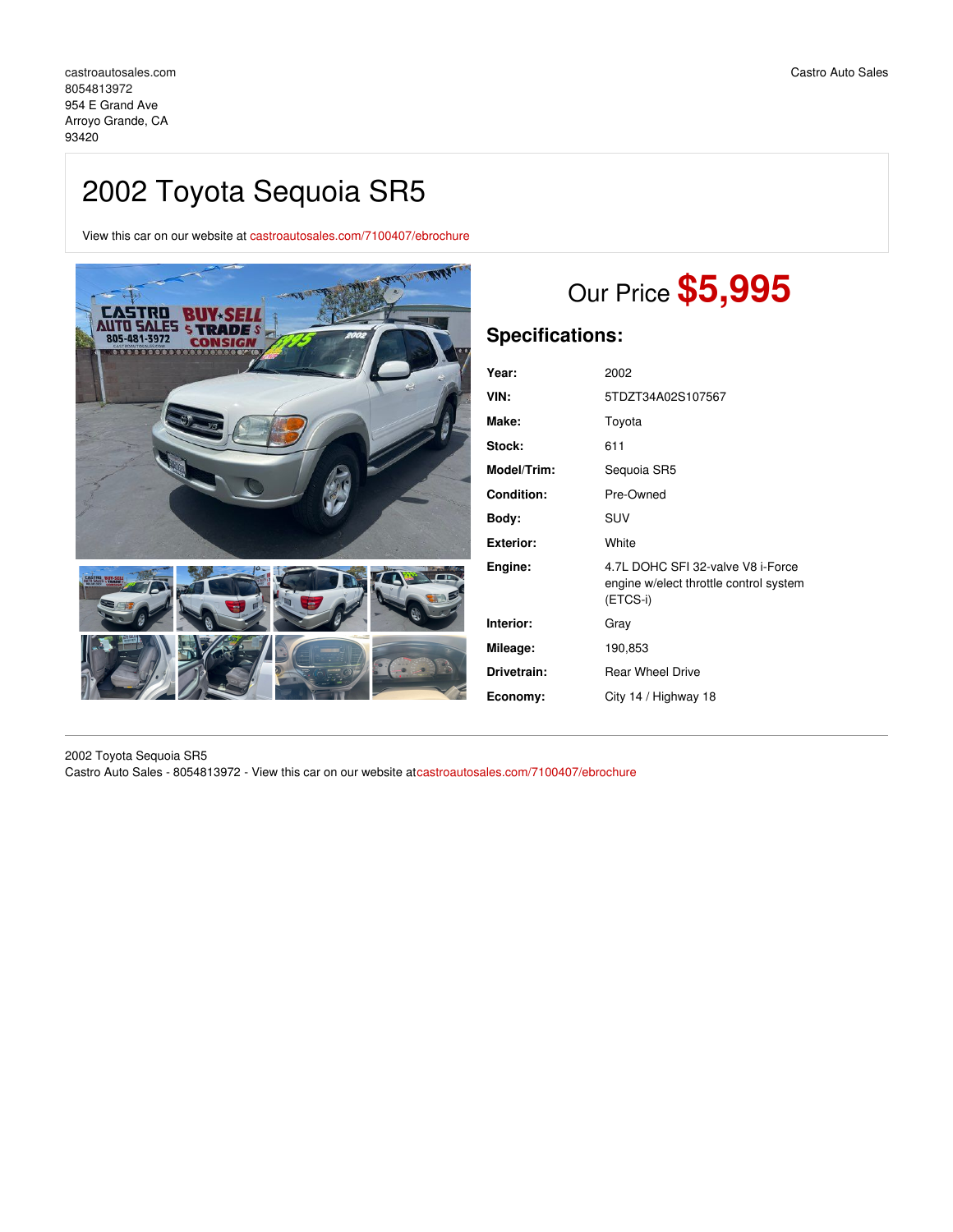

2002 Toyota Sequoia SR5

Castro Auto Sales - 8054813972 - View this car on our website at[castroautosales.com/7100407/ebrochure](https://castroautosales.com/vehicle/7100407/2002-toyota-sequoia-sr5-arroyo-grande-ca-93420/7100407/ebrochure)